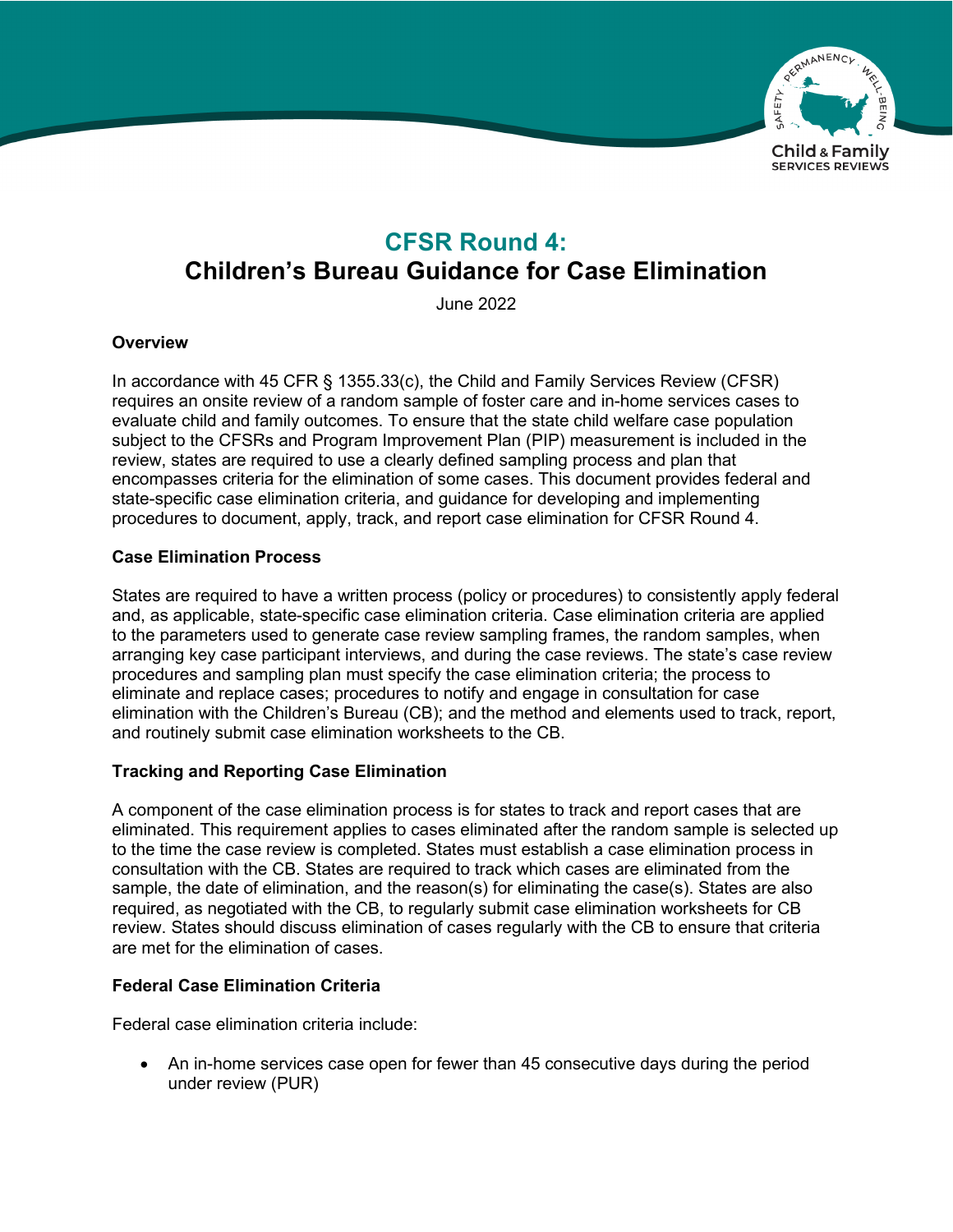- An in-home services case in which any child/youth in the family was in foster care for more than 24 hours during the PUR
- An in-home services case in which a child was on a trial home visit (THV—placement at home) at the start of the sampling period and the THV was fewer than 45 consecutive days
- A foster care case in which the child/youth was in foster care for fewer than 24 hours during the sampling period
- A foster care case in which the target child/youth reached the age of 18 before the PUR
- A foster care case in which the selected child/youth is or was in the care and responsibility of another state, and the state being reviewed is providing supervision through an Interstate Compact on the Placement of Children (ICPC) agreement
- A foster care case in which the child's/youth's adoption or guardianship was finalized before the PUR and the child/youth is no longer under the care of the state child welfare agency
- A foster care case in which the child/youth was placed for the entire PUR in a locked juvenile facility or other placement that does not meet the federal definition of foster care
- A case open for subsidized adoption payment only and not open to other services
- A case that was discharged or closed according to agency policy before the sample period
- A case appearing multiple times in the sample, such as a case that involves siblings in foster care in separate cases or an in-home services case that was opened more than one time during the sampling period(s)
- A case reviewed in the past 12 months

The following cases are subject to review unless extenuating circumstances warrant exclusion as discussed and agreed to by the CB:

- Cases involving administrative, civil, or criminal litigation
- Cases involving current or former employees of the child welfare agency and contracted provider agencies

#### **State-Specific Case Elimination**

States may propose and seek CB approval for the elimination of cases beyond the required federal case elimination criteria, including but not limited to the reasons outlined below:

• Situations in which case selection would result in overrepresentation of child welfare agency staff, such as when more than two cases in one site are from the caseload of a single caseworker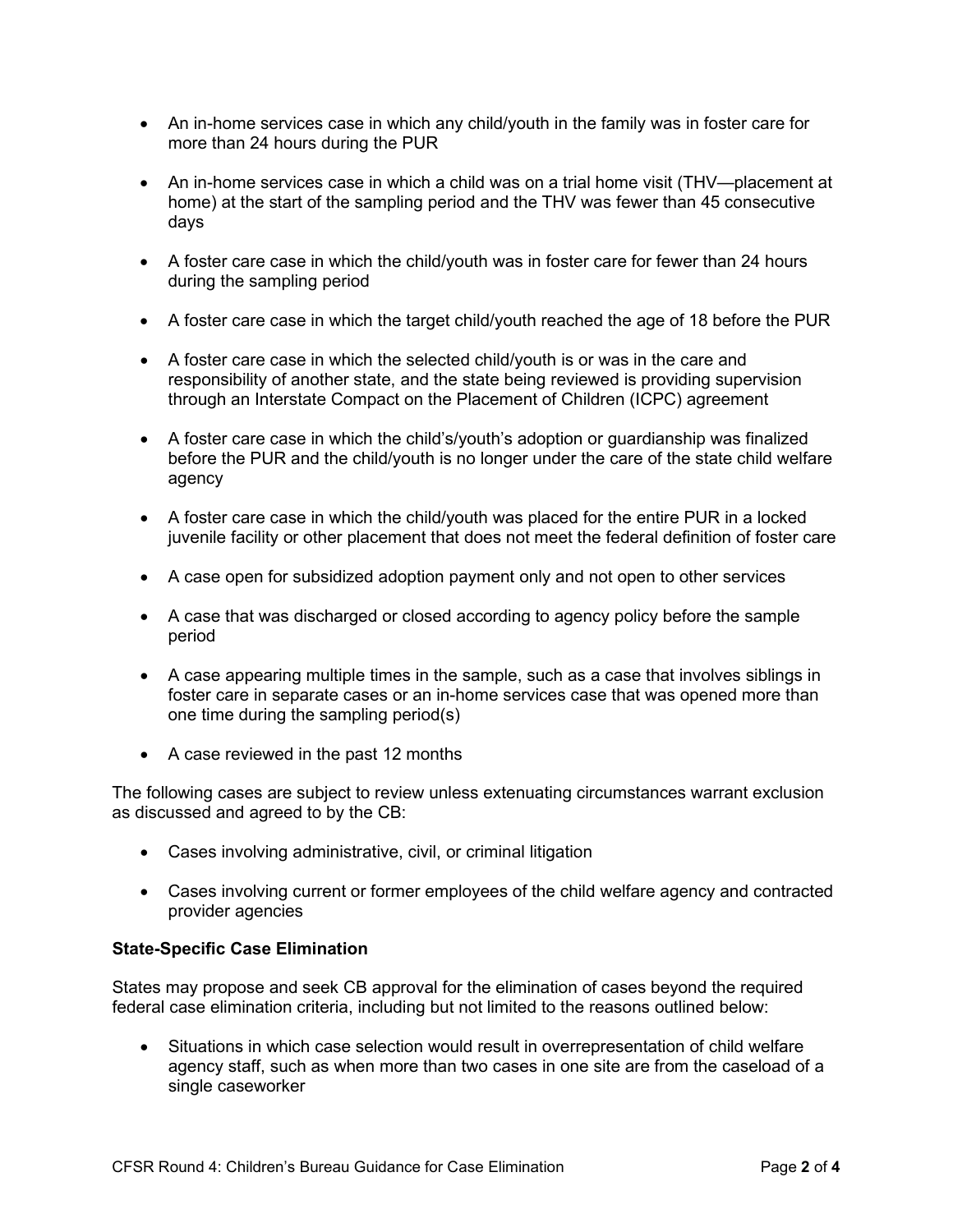- Situations in which case selection would result in overrepresentation or underrepresentation of certain program areas
- Situations when the state has a large number of children with short lengths of stay in foster care

## **Case Elimination Guidance When Scheduling Case Participant Interviews**

States may encounter the need to eliminate a case when key case participant interviews cannot be arranged. Below is guidance to assist states, in consultation with the CB, to determine which cases to review and/or eliminate based on the availability of key case participants to be interviewed.

- The state should make concerted efforts to seek the participation of key individuals in case participant interviews and document those efforts in the case elimination worksheet.
- Cases in which key individuals involved in the case are unavailable or are unwilling to be interviewed, even by telephone, may be appropriate for case elimination. The key participants to interview in a case are the child/youth (if school age), the parent(s), the foster parent(s), pre-adoptive parent(s), or other caregiver(s), and the family's caseworker (or supervisor when the caseworker is no longer available for interview).
- On a case-by-case basis, other individuals who have relevant information about the case may need to be interviewed, such as the child's guardian ad litem, a parent's significant other, or other family members.
- There may be cases that should not be eliminated even though key case participants are unavailable to be interviewed. Before eliminating a case for this reason, the state should consult with the CB to determine whether sufficient information and perspectives can be obtained from interviewing other available case participants.
- Cases involving children/youth on runaway status should not be eliminated from the sample unless it has been determined that pertinent information needed to complete the Onsite Review Instrument and Instructions (OSRI) cannot be obtained from other available case participants, such as the guardian ad litem or caregiver.
- Cases involving out-of-county or out-of-state family members are considered on a caseby-case basis, depending on the availability of key case participants to be interviewed.

#### **Case Elimination Guidance When Conducting Case Reviews**

States may encounter the need to eliminate a case at the point of initiating or during the process of completing a case review. Below is guidance to assist states, in consultation with the CB, to determine which cases to review and/or eliminate during this step of the review.

• If, after making concerted efforts to seek the participation of a key case participant, an interview is cancelled at the last minute and results in insufficient information to inform case ratings, the case should be eliminated from the sample.